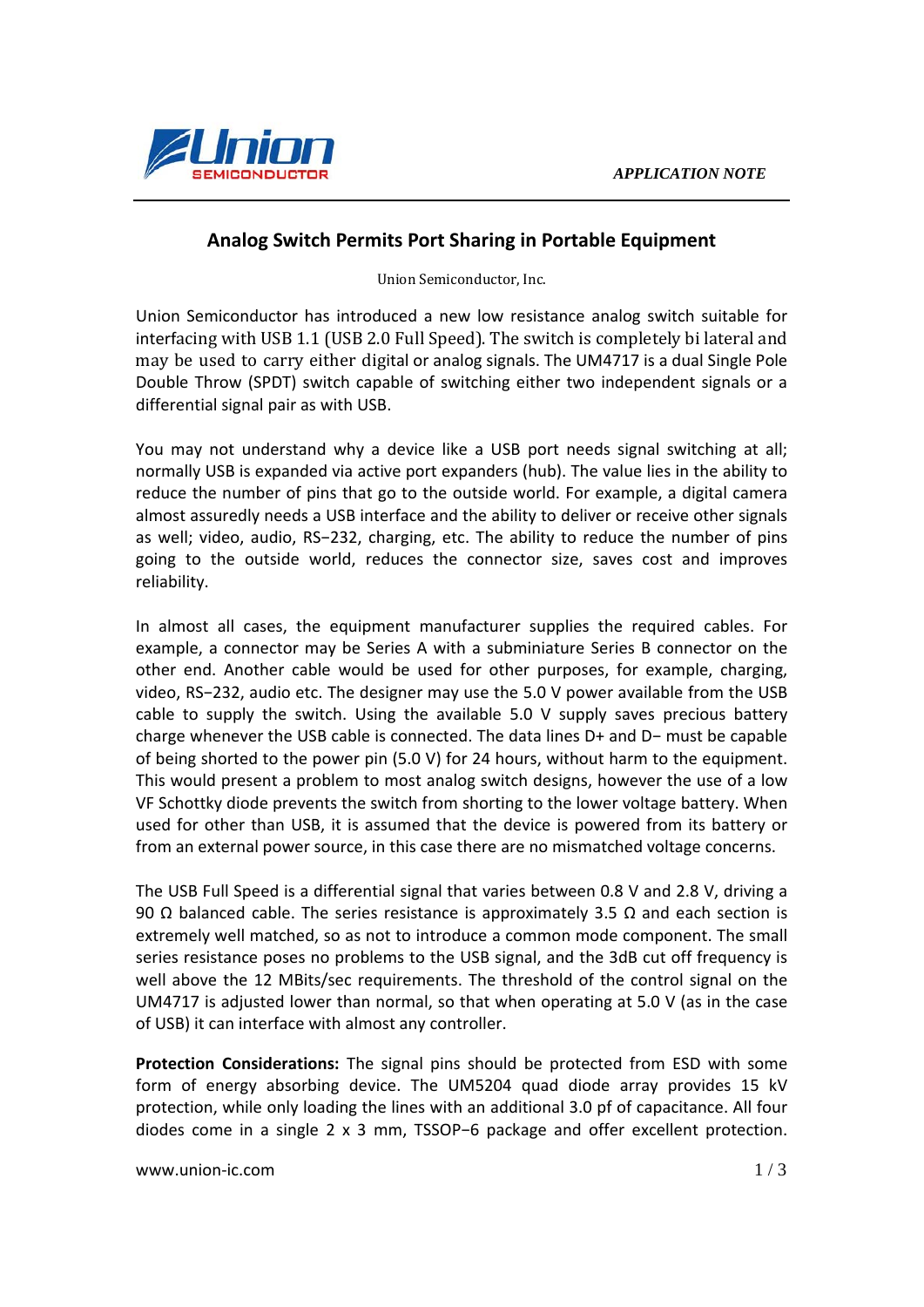

## *APPLICATION NOTE*

Figure 1 shows the UM4717 used without the 5.0 V USB pin being connected. Only 3 wires are connected, Ground, D+, and D−. For use with other signaling, a different cable assembly would be used, ground would be retained, but the other two wires are up to the user and can be used for analog information such as video/audio or other digital signals. In the USB mode, if the power and data lines are accidentally shorted, the 5.0 V from the USB is blocked from doing any harm by the Schottky diode. The analog switch will now be at roughly 4.3 V nominally. The designer must make sure anything connected to the switch is able to withstand this voltage. Figure 4 shows the UM4717 with the 5.0 V supply voltage from the USB port as the supply voltage for the switch. Again the Schottky diode is necessary to isolate the 5.0 V from the internal battery or regulator. The same cautions apply, any circuit connected to the switch, needs to be able to withstand +5.0 V regardless of battery voltage. It should be noted that the UM4717 can be switched from one state to the next with only +2.0 V, so there should be no need for translators from a low level MCU, even with 5.0 V being applied.



Figure 1. UM4717 USB 1.1 Switch